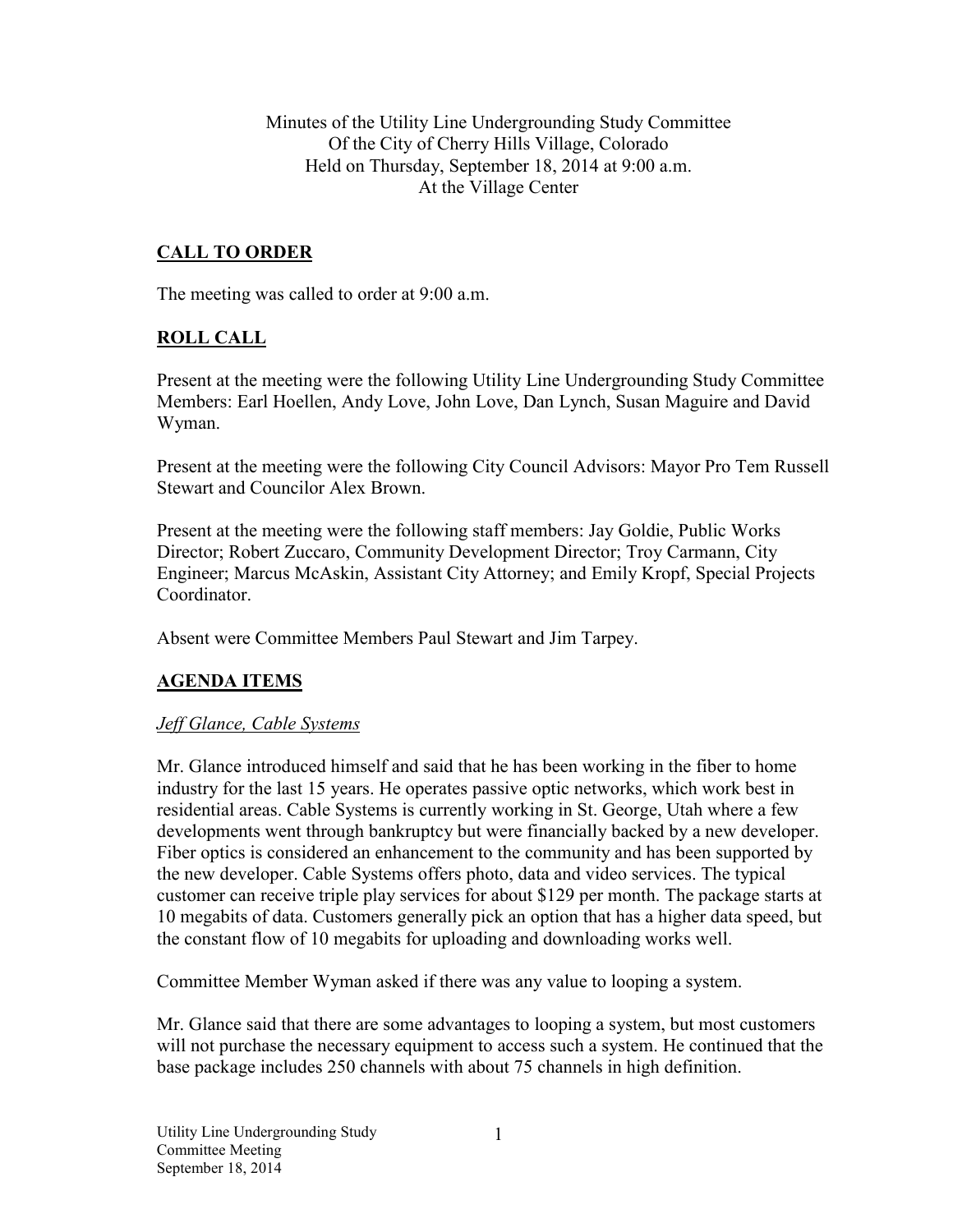Mayor Pro Tem Stewart asked if Cable Systems has a deal with the content providers.

Mr. Glance replied yes. Cable Systems has hundreds of contracts with different content providers. The larger service providers (i.e. Comcast) have better contracts, however.

Councilor Brown asked if services are offered a la carte.

Mr. Glance said yes. Customers can select individual channels. Content providers dictate minimum requirements though. He added that over the last few years most customers have selected the maximum package available.

Committee Member Andy Love asked if there will be a deterioration of current services.

Mr. Glance said that he can only speculate. He continued that larger service providers are trying to continue running on DSL and are not able to meet today's demands. Existing networks are inadequate, and funding is being directed towards the old network.

Committee Member John Love asked if there is a fiber optic line in University Boulevard.

Mr. Glance replied that University Boulevard most likely has a fiber optic line.

Mayor Pro Tem Stewart asked how fiber optics would work in the City.

Mr. Glance said that he has not heard anything out of the ordinary for the area. The City would have to sit down with an engineer and find out where dark fiber can be picked up nearby.

Mayor Pro Tem Stewart asked how many customers Cable Systems has in St. George.

Mr. Glance responded that Cable Systems has about 1,000 customers in St. George and 700 or 800 in Las Vegas.

Assistant City Attorney McAskin asked if it is cheaper to install fiber optics during the initial development process.

Mr. Glance said yes.

Committee Member Maguire asked if the incremental cost to install fiber optics is minimal if in conjunction with another project like undergrounding.

Mr. Glance said yes. He added that burying fiber optics on its own would not be worth it. He added that the City has to decide how involved it wants to be. He does not recommend a system like the Utah Telecommunication Open Infrastructure Agency (UTOPIA) that operates as a middle man for customers and larger service providers. The City can install the conduit and fiber optic cable as a passive system and not install the equipment to power the system, which is what a service provider would do.